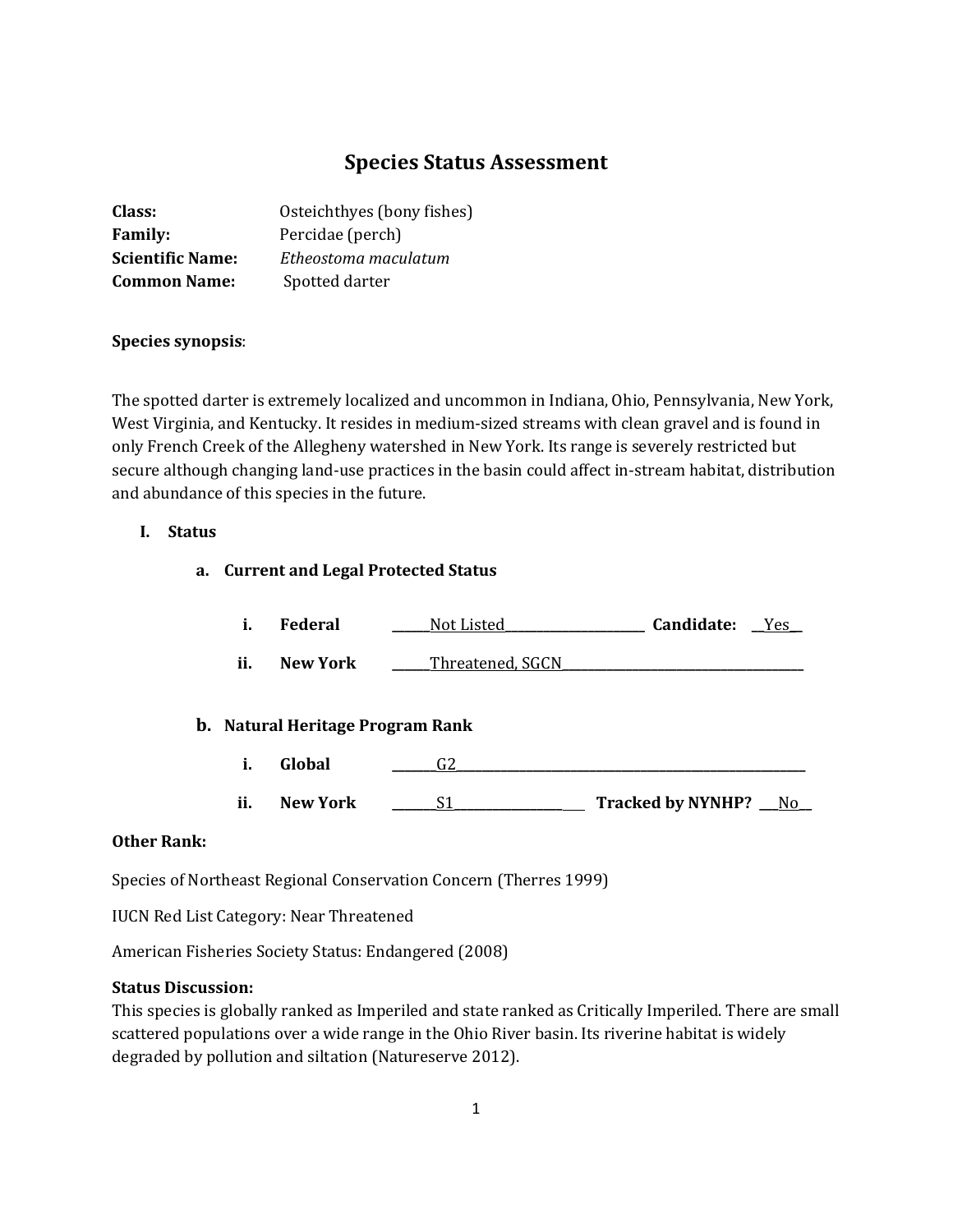#### **II. Abundance and Distribution Trends**

#### **a. North America**

**i. Abundance \_\_\_X\_\_ declining \_\_\_\_\_increasing \_\_\_\_\_stable \_\_\_\_\_unknown ii. Distribution:**

**\_\_\_X\_\_ declining \_\_\_\_\_increasing \_\_\_\_\_stable \_\_\_\_\_unknown**

**Time frame considered: \_**Past 10 years or 3 generations (NatureServe 2012)**\_** (See Grandmaison et al. 2004)

# **b. Regional**

**i. Abundance \_\_\_\_\_ declining \_\_\_\_\_increasing \_\_\_\_\_stable \_\_\_X\_\_ unknown ii. Distribution: \_\_\_\_\_ declining \_\_\_\_\_increasing \_\_\_\_\_stable \_\_\_X\_\_ unknown Regional Unit Considered:\_\_\_\_\_\_\_\_\_\_** Northeast (Species of Concern)**\_ \_\_\_ Time Frame Considered: \_\_\_\_\_\_\_\_\_\_\_\_\_\_\_ \_\_\_\_\_\_\_\_\_\_\_\_\_\_\_\_\_\_\_\_\_\_\_\_\_\_\_\_\_**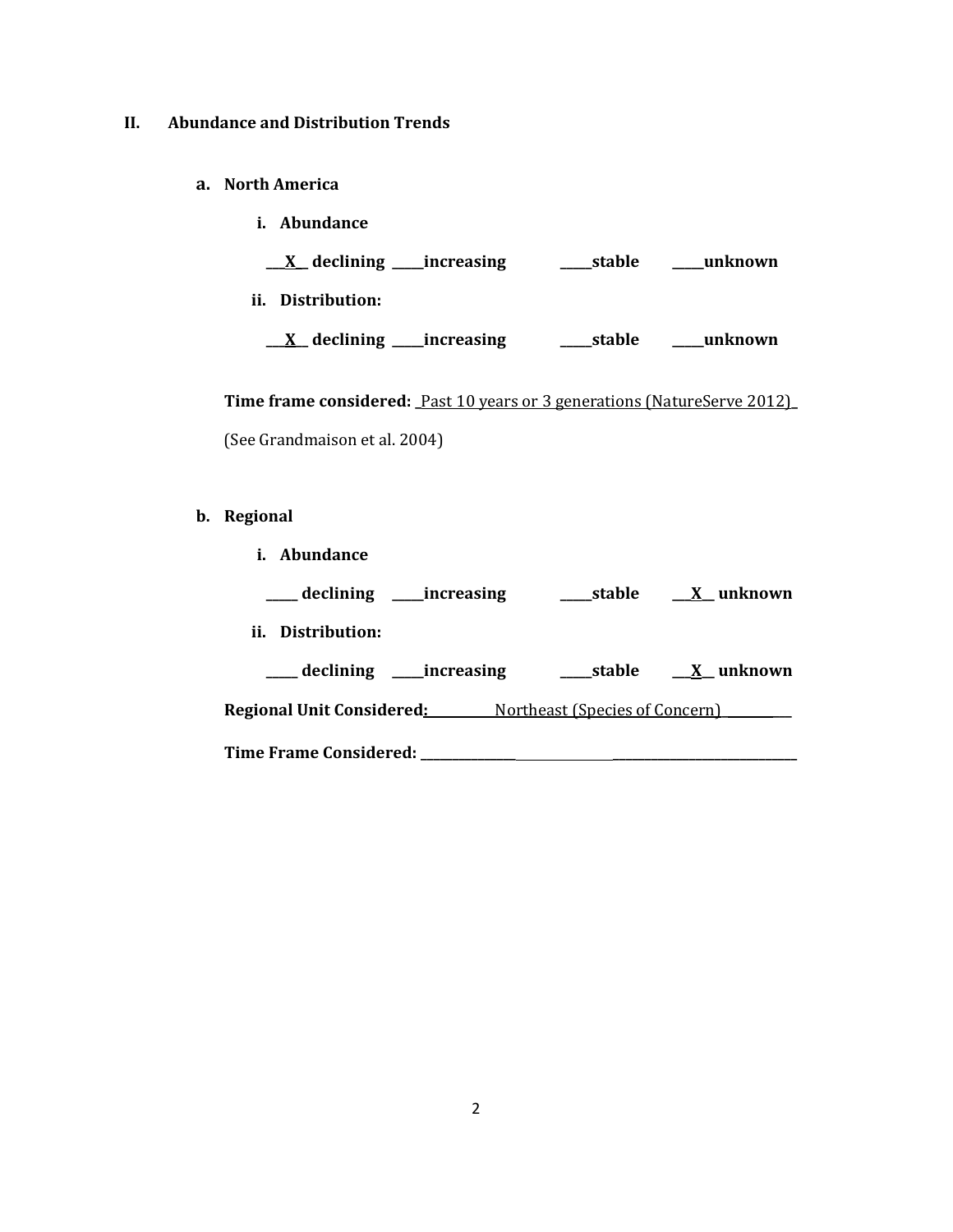**c. Adjacent States and Provinces**

| <b>CONNECTICUT</b>   | Not Present $\mathbf{X}$                                | No data $\_\_\_\_\_\_\_\_\_\_\_\$                                          |
|----------------------|---------------------------------------------------------|----------------------------------------------------------------------------|
| <b>MASSACHUSETTS</b> | Not Present $X_{-}$                                     | No data ______                                                             |
| <b>NEW JERSEY</b>    | Not Present $\mathbf{X}$                                | No data $\_\_\_\_\_\_\_\_\_\_\_\$                                          |
| <b>ONTARIO</b>       | Not Present $X_{-}$                                     | No data $\_\_\_\_\_\_\_\_\_\_\_\_\_\_\_\_\_\_\_\_\_\_\_\_\_\_\_\_\_\_\_\_$ |
| <b>QUEBEC</b>        | Not Present $X_{-}$                                     | No data ______                                                             |
| <b>VERMONT</b>       | Not Present $\mathbf{X}$                                | No data $\_\_\_\_\_\_\_\_\_\_\_\_\$                                        |
| PENNSYLVANIA         | Not Present _______                                     | No data $\_\_\_\_\_\_\_\_\_\_\_\_\$                                        |
| i. Abundance         |                                                         |                                                                            |
|                      | ___ declining ____increasing _______stable _____unknown |                                                                            |
| ii. Distribution:    |                                                         |                                                                            |
|                      |                                                         |                                                                            |
|                      |                                                         |                                                                            |
|                      |                                                         |                                                                            |
| d. NEW YORK          |                                                         | No data $\_\_$                                                             |
| i. Abundance         |                                                         |                                                                            |
|                      | ___ declining ____increasing                            | $\underline{X}$ stable ____unknown                                         |
| ii. Distribution:    |                                                         |                                                                            |
|                      | ____ declining _____increasing                          | $\underline{X}$ stable _____ unknown                                       |

Time frame considered: \_\_\_\_\_\_\_\_\_\_\_\_\_\_\_\_\_\_\_\_\_\_\_\_\_\_\_\_\_\_\_\_\_\_\_\_\_\_\_\_\_\_\_ \_\_\_\_\_\_\_\_\_\_\_\_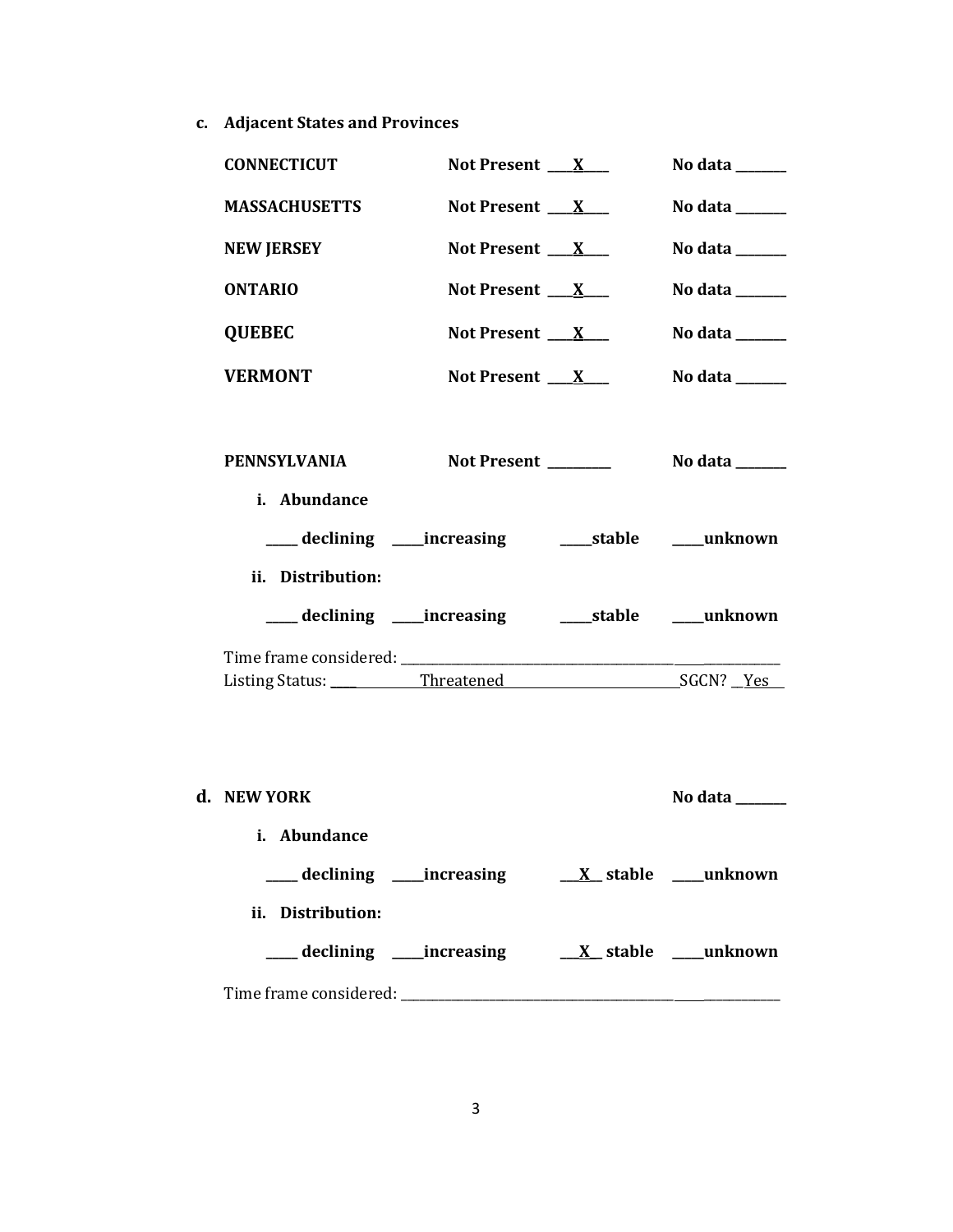## **Monitoring in New York.**

There are monitoring programs carried out by the Rare Fish Unit, 1998-2012.

## **Trends Discussion:**

In the short-term, the distribution and abundance of this species probably are declining throughout North America. The species is now scarce and highly localized in Ohio. The size of spotted darter populations in Ohio varied considerably and spotted darter populations fluctuate considerably within short time periods. In New York, only a few spotted darter individuals have been observed in recent years and the darter is absent from much of its historical range (NatureServe 2012).

In New York, spotted darter have historically been found in two waters and their range is not declining (or gone or dangerously sparse) in the one watershed. Population abundance is low and habitats are poorly understood. This trend causes imminent concern.

There has been a decrease in catches (as % frequency occurrence) in comprehensive stream surveys of this western sub-basin of the Allegheny watershed shifting from 2% in the 1930s to 0.5% in 2000s.

Statewide, the number of records for this species in the last 30 years has been 29, compared to 12 reports prior to 1977. The distribution of this species within this sub-basin as measured by hydrologic units (HUC 10) has changed very little, with records from one of the units prior to 1977 and from the same unit since 1976.



**Figure 1**. U.S. distribution of spotted darter by watershed (NatureServe, 2012, with correction for Genesee).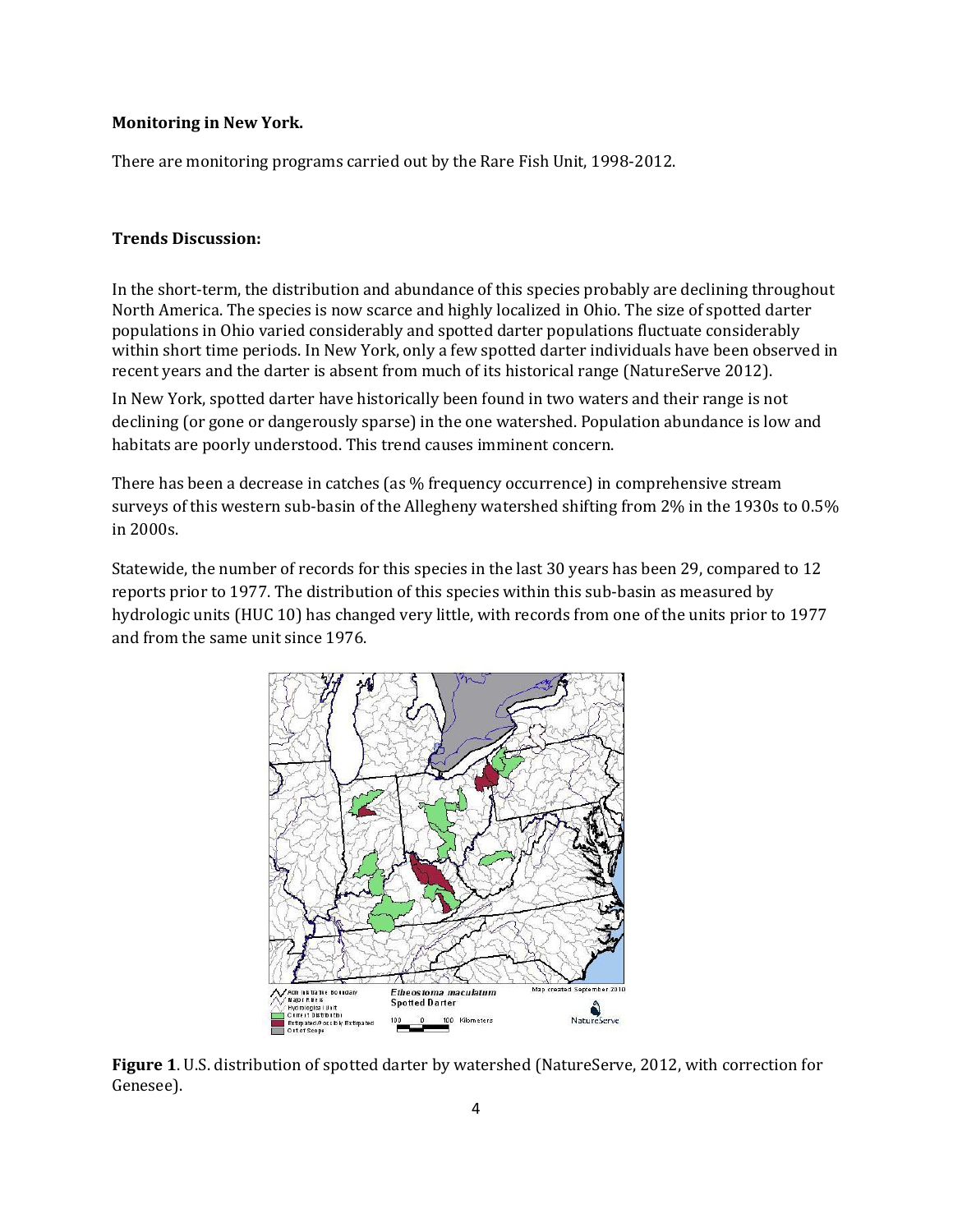

**Figure 2**. Spotted darter distribution in New York, depicting fish sampled before 1977 and from 1977 to current time, shown with the corresponding HUC-10 units where they were found along with the number of records.

| Watershed name | Total # HUC10 | Early only | Recent only | hoth |
|----------------|---------------|------------|-------------|------|
| Allegheny      |               |            |             |      |

**Table 1.** Records of rare fish species in hydrological units (HUC-10) are shown according to their watersheds in early and recent time periods (before and after 1977) to consider loss and gains. Further explanations of details are found in Carlson (2012).

# **III. New York Rarity, if known:**

| Historic      | # of Animals | # of Locations    | % of State      |
|---------------|--------------|-------------------|-----------------|
| prior to 1977 |              | <u>12 reports</u> | 1/18 watersheds |
| prior to 1980 |              |                   |                 |
| prior to 1990 |              |                   |                 |

# **Details of historic occurrence:**

Spotted darter has only been caught in French Creek. Collections in 1937 included this species at 29% of the French Creek sites.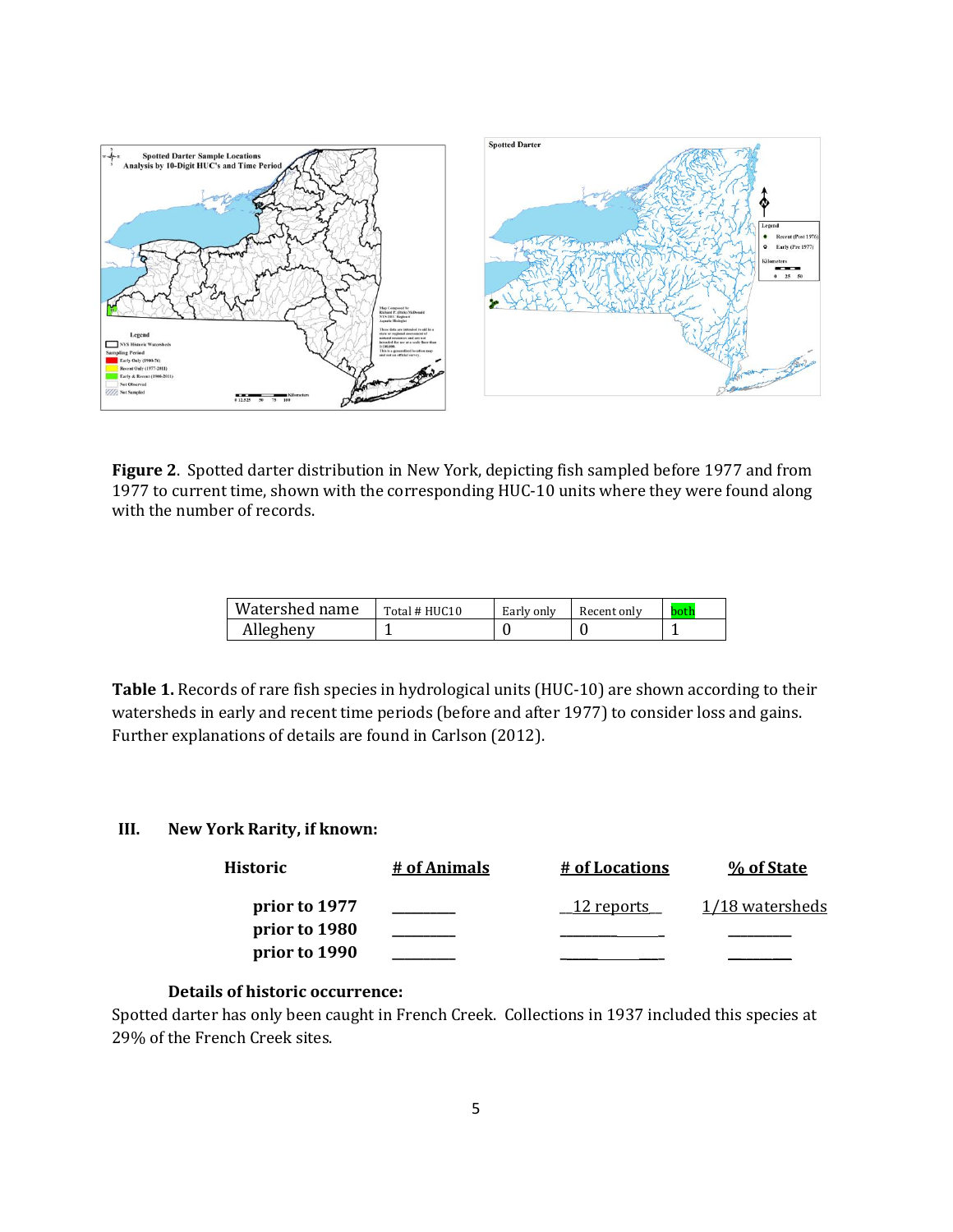| Current      | # of Animals | # of Locations     | % of State      |
|--------------|--------------|--------------------|-----------------|
| (since 1977) |              | <u>_29 reports</u> | 1/18 watersheds |

# **Details of current occurrence:**

The most thorough studies available from 1991-92 found spotted darter at 5 sites in French Creek, and the abundance and age structure was judged as that of a healthy, self-supporting population (Bowers et al. 1992). Sampling in summer 2000 and 2010 confirmed the species at one site near the state line. Sampling in West Branch French Creek in 1992 found this species for the first and only time (letter from M. Gutowski, Penn. State Univ., to D. Bouton, Sept 30, 1992).

# **New York's Contribution to Species North American Range:**

| % of NA Range in New York | <b>Classification of New York Range</b> |
|---------------------------|-----------------------------------------|
| $\frac{100}{2}$ (endemic) | Core                                    |
| $-76-99$                  | $X$ Peripheral                          |
| 51-75                     | $\underline{X}$ Disjunct                |
| 26-50                     | Distance to core population:            |
| $X$ 1-25                  | <u>200 mi</u>                           |

# **IV. Primary Habitat or Community Type:**

- **1.** Small River, Low Gradient, Moderately Buffered, Neutral, Warm
- **2.** Confined River

# **Habitat or Community Type Trend in New York:**

| Declining _____Stable           | Unknown<br>____ Increasing |  |
|---------------------------------|----------------------------|--|
| Time frame of decline/increase: |                            |  |
| <b>Habitat Specialist?</b>      | No<br>X Yes                |  |
| <b>Indicator Species?</b>       | No<br><b>Yes</b>           |  |

# **Habitat Discussion:**

The spotted darter prefers fast, rocky riffles of small to medium-sized clear streams (Grandmaison et al. 2004). This substrate type of coarse cobble and gravel is distributed throughout the lower 6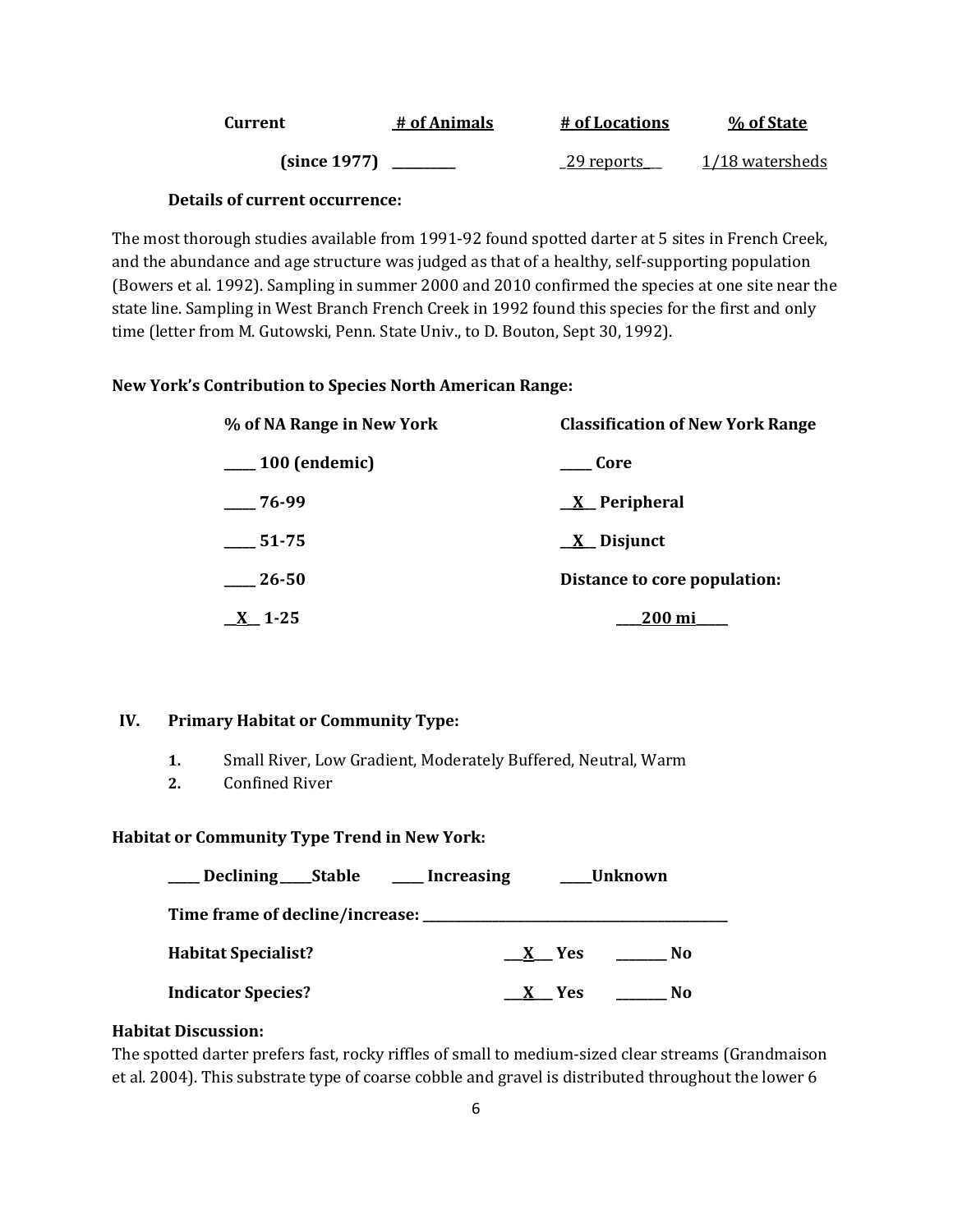miles of French Creek, and additional physical features were reported by Bowers et al. (1992), Hansen (1993) and Daniels (1989). Adults apparently spend the winter in areas somewhat deeper and with slower current. In the Elk River, West Virginia, spotted darters were observed primarily in glide habitats near large rocks and in moderate current velocities. Eggs are laid on undersides of stones in quiet water areas near heads of riffles in water 15-60 cm deep (NatureServe 2012).

#### **V. New York Species Demographics and Life History**

- **\_\_X\_\_\_ Breeder in New York**
	- **\_\_X\_\_ Summer Resident**
	- **\_\_X\_\_ Winter Resident**
	- **\_\_\_\_\_ Anadromous**

**\_\_\_\_\_ Non-breeder in New York**

- **\_\_\_\_\_ Summer Resident**
- **\_\_\_\_\_ Winter Resident**
- **\_\_\_\_\_ Catadromous**
- **\_\_\_\_\_ Migratory only**
- **\_\_\_\_\_Unknown**

#### **Species Demographics and Life History Discussion:**

Spotted darter has a relatively short life span; individuals can live up to 5 years (Werner 2004). In Pennsylvania, females reach sexual maturity in 2 years (NatureServe 2012). Spawning takes place from late May to late June or July with the female spawning several times each season. Eggs are guarded by the male (NatureServe 2012).

# **VI. Threats:**

According to The Nature Conservancy (1994), a number of potential threats to French Creek's water quality and aquatic fauna have been identified including: 1) siltation from overgrazing, row cropping, road construction, and land clearing, 2) elevated nutrients from dairy animals wastes, sewage plant failure and fertilizer spills and 3) pesticide threats from: catastrophic events and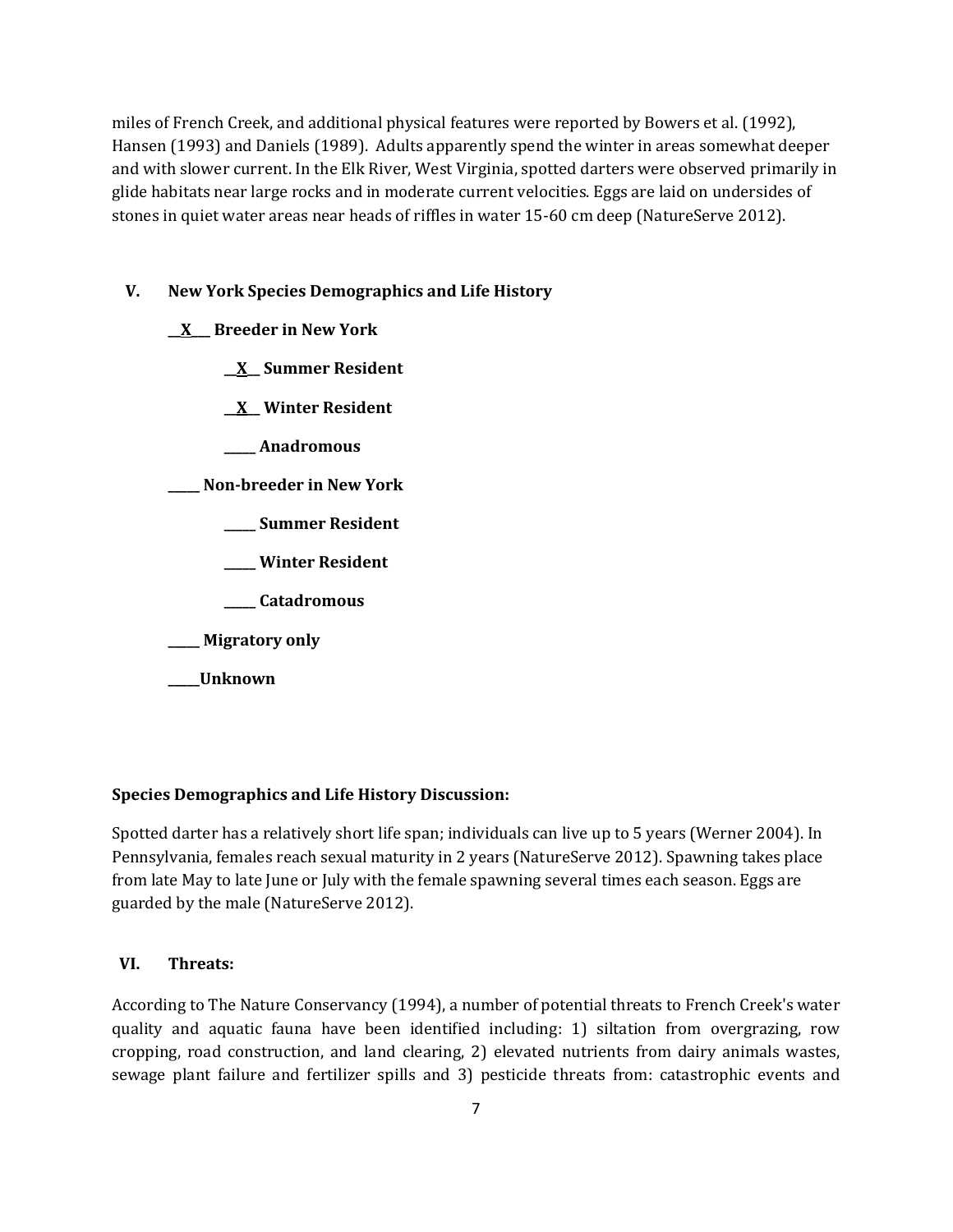agricultural applications. The species has been considered for listing by the USFWS (Grandmaison et al. 2004).

Because they are so limited, populations in New York, West Virginia, and Pennsylvania are probably most affected by agricultural, forestry, urbanization, and other land uses that result in silt deposition (NatureServe 2012). In New York, Bowers et al. (1992) noted that stream channel alterations and increased turbidity and siltation due to poor agricultural and silvicultural practices could have significant adverse effects. In West Virginia, stream sedimentation resulting from recent coal mining operations may be the biggest threat (Osier and Welsh 2007). Additional threats include damming of flowing waters and introduction of non-native predator species (NatureServe 2012).

# **Are there regulatory mechanisms that protect the species or its habitat in New York?**



The spotted darter is listed as a threatened species in New York and is protected by Environmental Conservation Law (ECL) section 11-0535 and the New York Code of Rules and Regulations (6 NYCRR Part 182). A permit is required for any proposed project that may result in a take of a species listed as Threatened or Endangered, including, but not limited to, actions that may kill or harm individual animals or result in the adverse modification, degradation or destruction of habitat occupied by the listed species.

The Protection of Waters Program provides protection for rivers, streams, lakes, and ponds under Article 15 of the NYS Conservation Law.

# **Describe knowledge of management/conservation actions that are needed for recovery/conservation, or to eliminate, minimize, or compensate for the identified threats:**

Actions are needed to control sediment runoff from mining, row crop agriculture, forestry, and degradation of riparian zones and aquatic habitat by livestock. Restoring riparian vegetation, fencing livestock from streams and providing alternate water sources are recommended. In some areas, modifying dam releases and removal of small barriers might be considered (NatureServe 2012).

If water and habitat quality has improved in other areas where the species is currently believed to have been extirpated, consideration should be given to reintroducing the species. Captive propagation might be necessary to obtain enough individuals for these efforts. Techniques should be developed to propagate spotted darters in captivity (NatureServe 2012).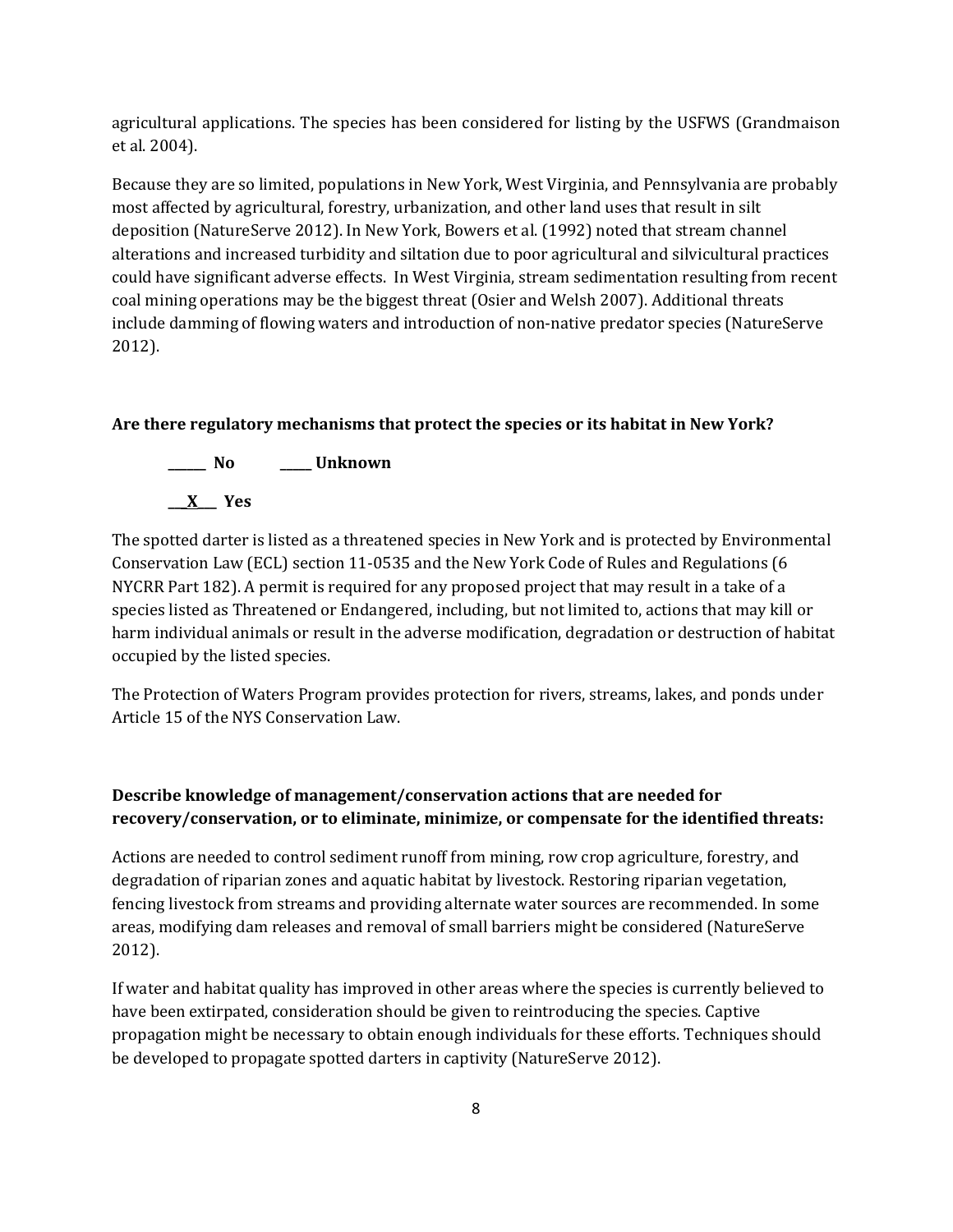Bowers et al. (1992) indicates considerable annual variation in population size and density may occur. Therefore, critical populations should be monitored annually.

The most immediate research need is to determine the actual current abundance of spotted darters throughout their range, movement/dispersal patterns, and metapopulation dynamics. This information will be necessary before we can determine the watershed area appropriate for sustaining viable spotted darter populations (NatureServe 2012).

A more complete understanding of life history (more details on seasonal habitat preferences and larval or juvenile habitat requirements, documenting for example) will help ensure management activities are appropriate to protect habitats and other factors necessary to complete all life history stages (NatureServe 2012).

**Conservation Actions Action Category Action** Land/Water Protection Resource/Habitat Protection Land/Water Management Habitat/Natural Process Restoration Land/Water Management **Invasive/Problematic Species Control** Species Management Species Reintroduction Law/Policy **Policy** Policy/Regulation Change/Implementation External Capacity Building Alliance & Partnership Development

Conservation actions following IUCN taxonomy are categorized in the table below.

The Comprehensive Wildlife Conservation Strategy (NYSDEC 2005) includes recommendations for the following actions for the spotted darter.

# **Habitat Research:**

---- Inventory the habitat requirements of this species and protect critical areas, as in part of the State Wildlife Grants project in 2003 focusing on the Allegheny watershed. These efforts will be coordinated with similar programs in place by The Nature Conservancy.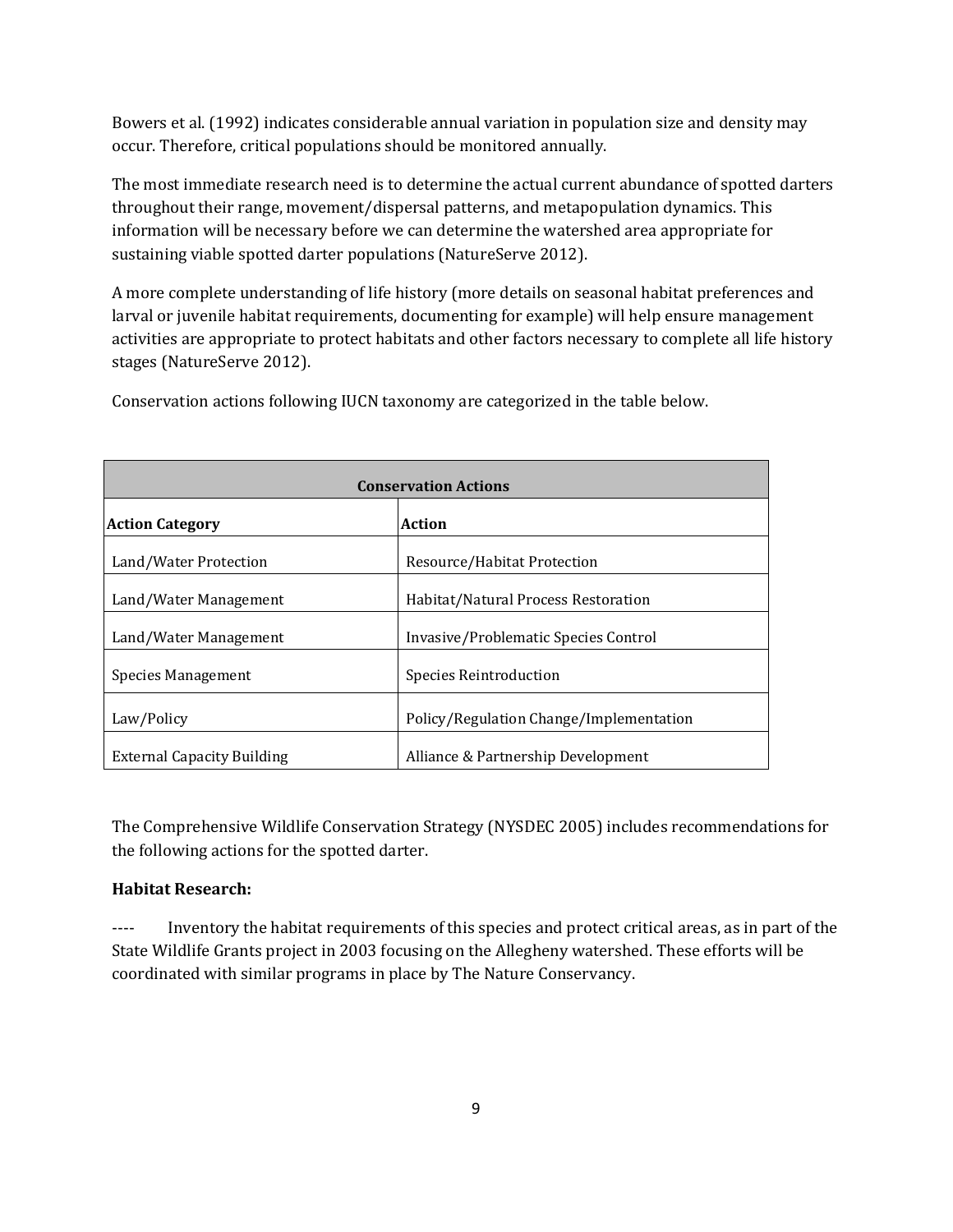#### **Life History Research:**

---- Data is needed on fish species interactions. Some of these interactions are described by Hansen (1983). Initial progress toward efforts at laboratory rearing was reported by Stauffer (1995).

## **Population Monitoring**:

---- Data are needed on long term population trends.

# **VII. References**

- Bowers, N.J., J.R. Stauffer and J.R. Pratt. 1992. The distribution, population and ecology of *Etheostoma maculatum* Kirtland in upper French Creek, New York. Penn. State Univ., Univ. Park, PA.
- Carlson, D.M. 2001. Species accounts for the rare fishes of New York. N. Y. S. Dept. Env. Cons. Albany, NY.
- Carlson, D.M. 2012 (draft). Species accounts of inland fishes of NYS considered as imperiled, 2012. NYDEC Watertown, NY
- Cooper, E.L. (ed) 1985. Chapter 3 Fishes. pp 169-256. in H.H. Genoways and F.J. Brenner. Species of special concern in Pennsylvania. Carnegie Mus. of Nat. Hist. Spec. Publ. 11. Pittsburgh.
- Daniels, R.A. 1989. Preliminary report, Allegheny River fish survey, 1989. New York State Museum, Albany.
- Goforth, R.R. 1995, letter. Conservation of aquatic biodiversity in river ecosystems, progress report on the French Creek study. Letter to S. McAlpine, The Nature Conservancy. Jamestown, NY
- Goforth, R.R., and M. B. Bain. 1997. French Creek watershed aquatic biodiversity project, final report. Department of Natural Resources, Cornell University. Ithaca, NY. 23 pp.+ tables.
- Goforth, R.R. 1999. Local and landscape-scale relations between stream communities, stream habitat and terrestial land cover properties. PhD thesis. Cornell Univ. Ithaca, NY .300pp.
- Grandmaison, D., J. Mayasich and D. Etnier. 2004. Spotted darter status assessment. NRRI Tech. Rept. No. 2004/02. 30pp
- Hansen, M.J. 1983. Selective predation and longitudinal distribution of benthic stream fishes in French Creek, NewYork. MS thesis Cornell Univ. Ithaca, NY 167 pp.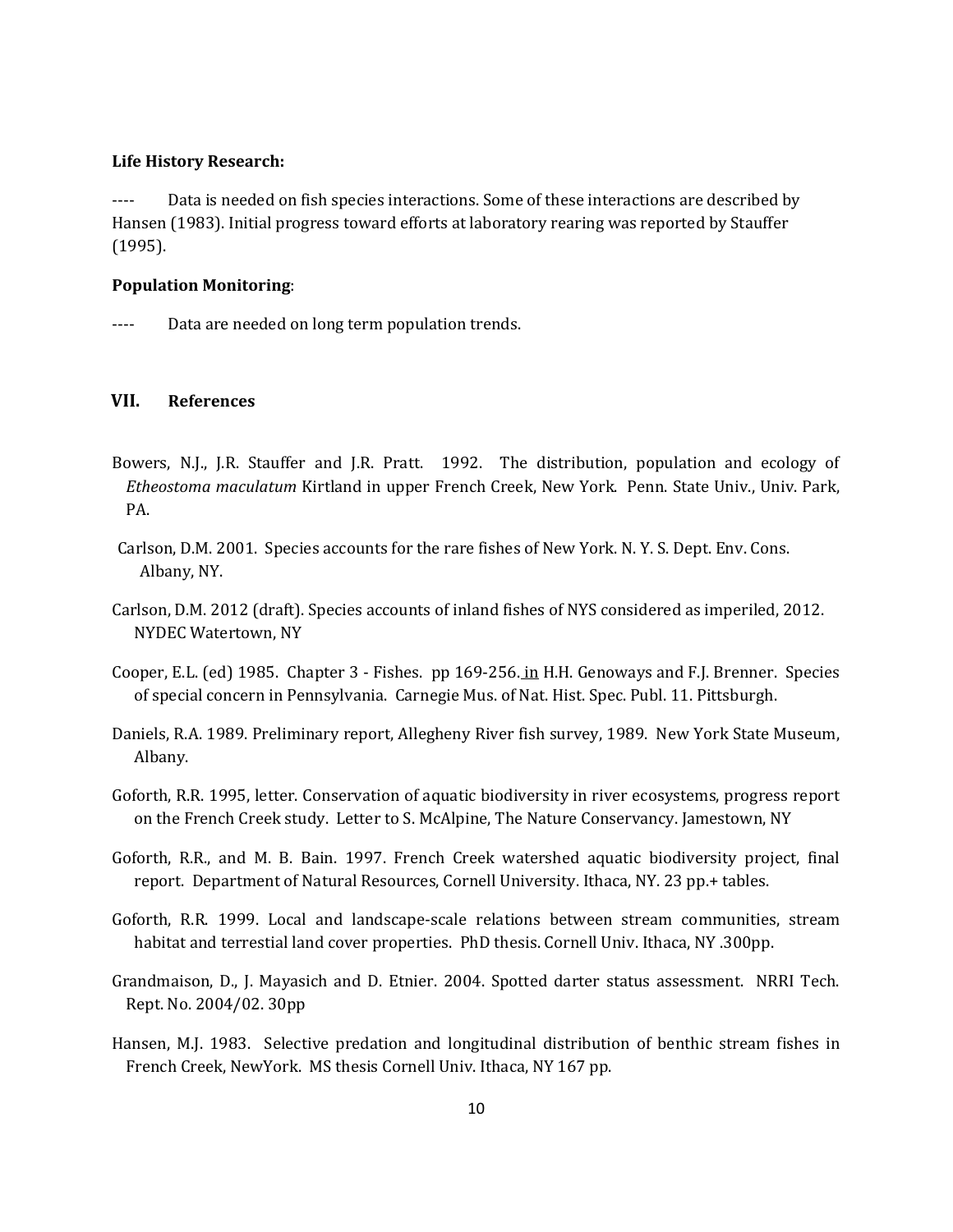- Hansen, M.J. and S.P. Gloss. 1980. Preliminary status survey of fishes in French Creek, New York. Cornell Univ., Ithaca, NY
- Hansen, M.J. and C.W. Ramm. 1994. Persistence and stability of fish community structure in a southwest New York stream. Am. Midl. Nat. 132(1):52-67.
- Hansen, M.J., S.P. Gloss and B.L. Peckarsky. 1986. Predator species richness and prey population variability, effects on diets of benthic stream fishes. Am. Midl. Nat. 115(1):63-72.
- Kessler, R.K. and R.J. Thorp. 1993. Microhabitat segregation of the threatened spotted darter (*Etheostoma maculatum*) and closely related orangefin darter (*E. bellum*). Canadian Journal of Fish. Aq. Sci. 50:1084-1091.

Kuehne, R.A. and R.W. Barbour. 1983. The American darters. Univ. Press of Kentucky, Lexington. 77 pp.

Lee, D.S., et al. 1980. Atlas of North American freshwater fishes. North Carolina State. Mus. Nat. His. 867 pp.

- NatureServe. 2012. NatureServe Explorer: An online encyclopedia of life [web application]. Version 7.1. NatureServe, Arlington, Virginia. Available http://www.natureserve.org/explorer. (Accessed: May 9, 2012 ).
- Osier, E.A and S.A.Welsh 2007. Habitat use of *Etheostoma maculatum* (Spotted Darter) in Elk River, West Virginia. Northeastern Naturalist 14(3):447-460.
- Page, L.M. 1983. Handbook of darters. Tropical Fish Hobbyist Publ., Inc. Neptune City, NJ. 271 pp.
- Peck, A. 2001. French Creek fish and mussel monitoring meeting summary, Feb 9, 2001, Sherman, NY. The Nature Conservancy, Sherman.
- Raney, E.C. and E.A. Lachner. 1939. Observations on the life history of the spotted darter *Poecilichthys maculatus* (Kirtland). Copeia 1939(3):157-165.
- Schwartz, F.J. 1954. Variations in the growth rates, densities and meristic characters of four species of darters (Etheostomatinae) from the upper Allegheny River and its tributaries. Doctoral dissertation. Univ. Pittsburgh. Pittsburgh, PA.
- Schwartz, F.J. 1965. Densities and ecology of the darters of the upper Allegheny River watershed. pp 95-103 in C.A. Tryon, Jr., R.T. Hartman, and K.W. Cummins, (ed). Studies on aquatic ecology of the upper Ohio River system. Pymatuning Laboratory of Ecology, Special Publ. 3, Univ. Pittsburgh, Pittsburgh, PA.
- Smith, C.L 1985. The inland fishes of New York State. New York State Dept. of Environmental Conservation. Albany, NY. 522 pp.